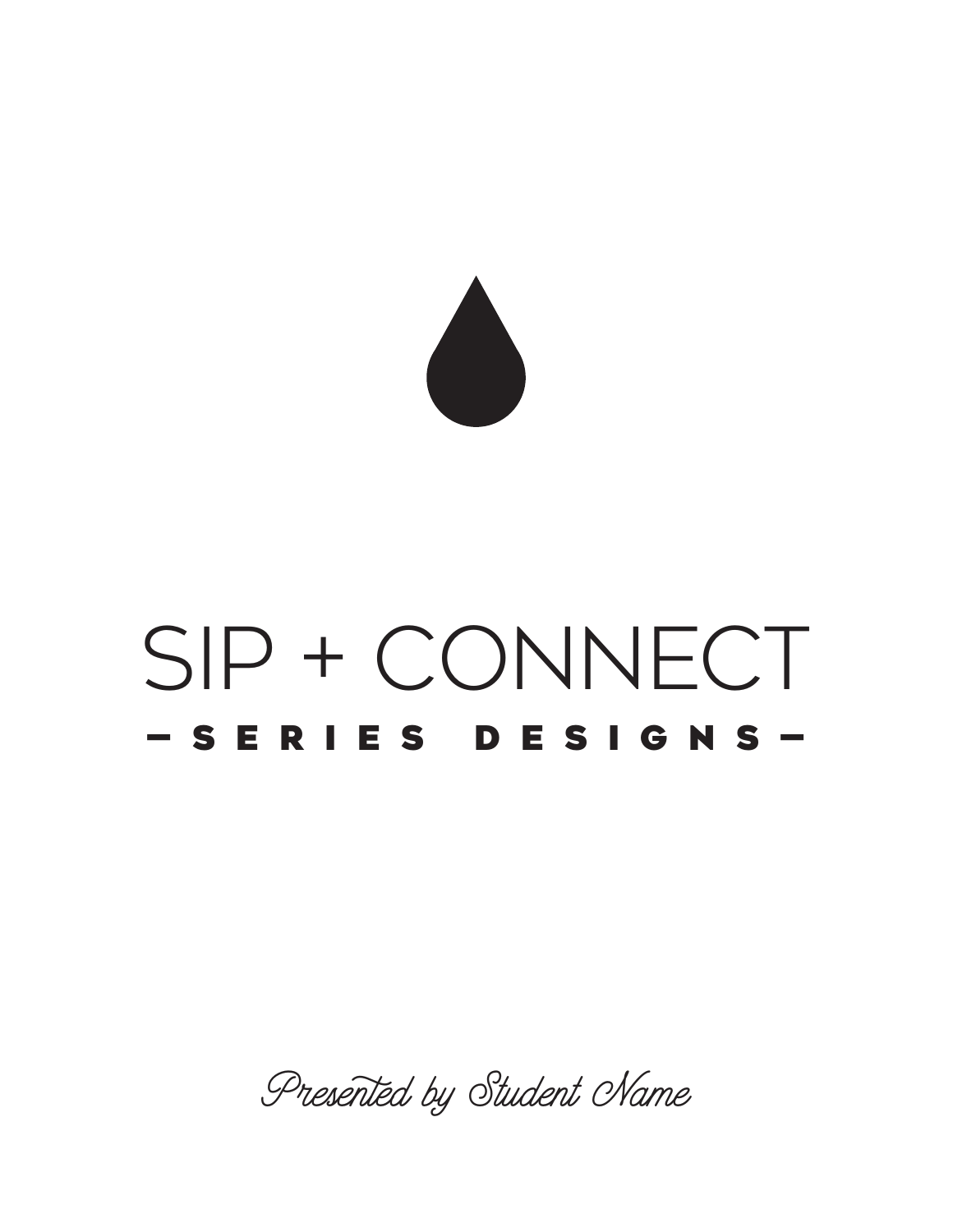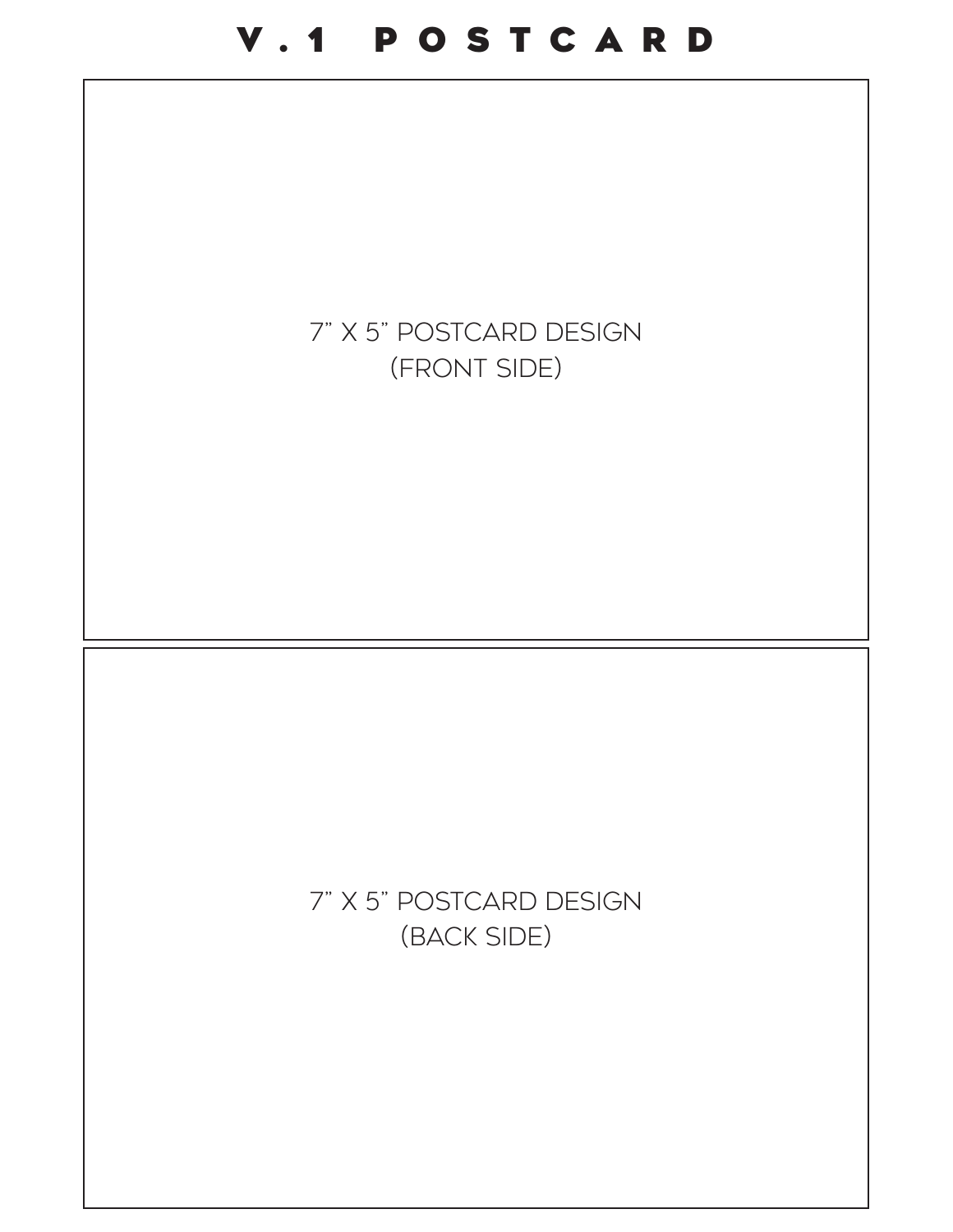### V.1 INSTAGRAM



Any additional info you need to convey your message

FONTS USED:

WHY YOU LOVE IT: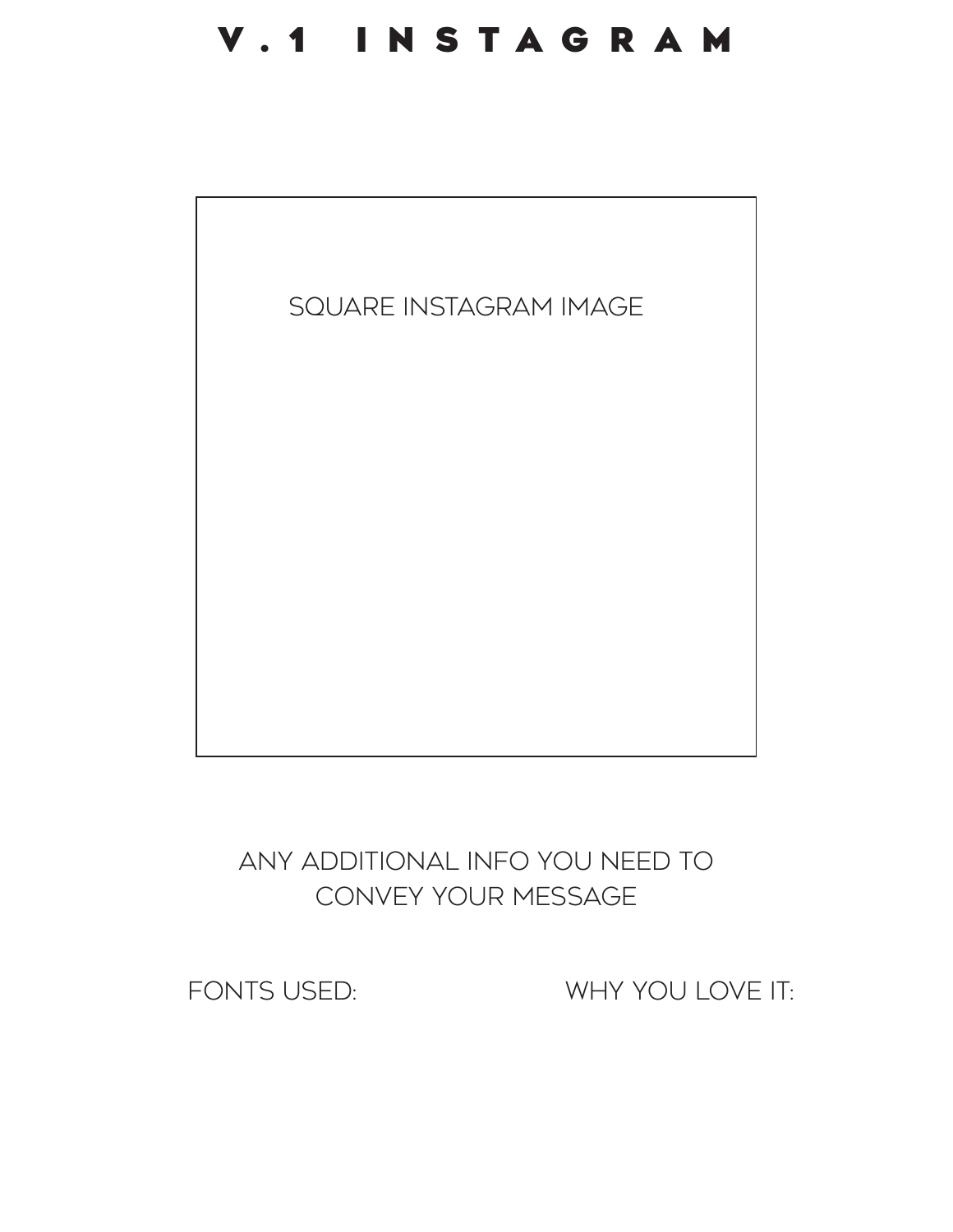

WHY YOU LOVE IT:

## 7" x 5" Postcard Design (Front Side Only)

## V.2 POSTCARD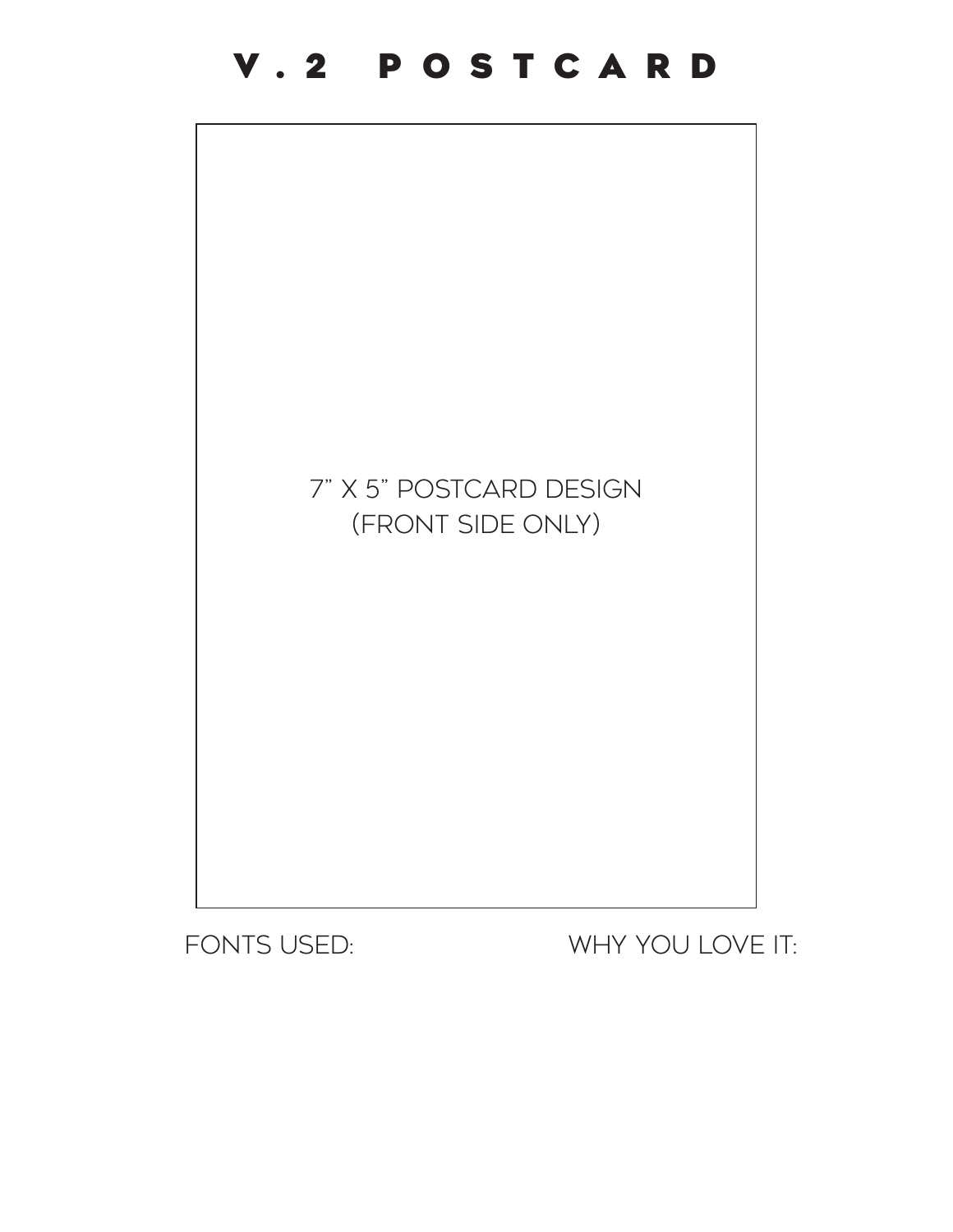#### V.2 INSTAGRAM



Any additional info you need to convey your message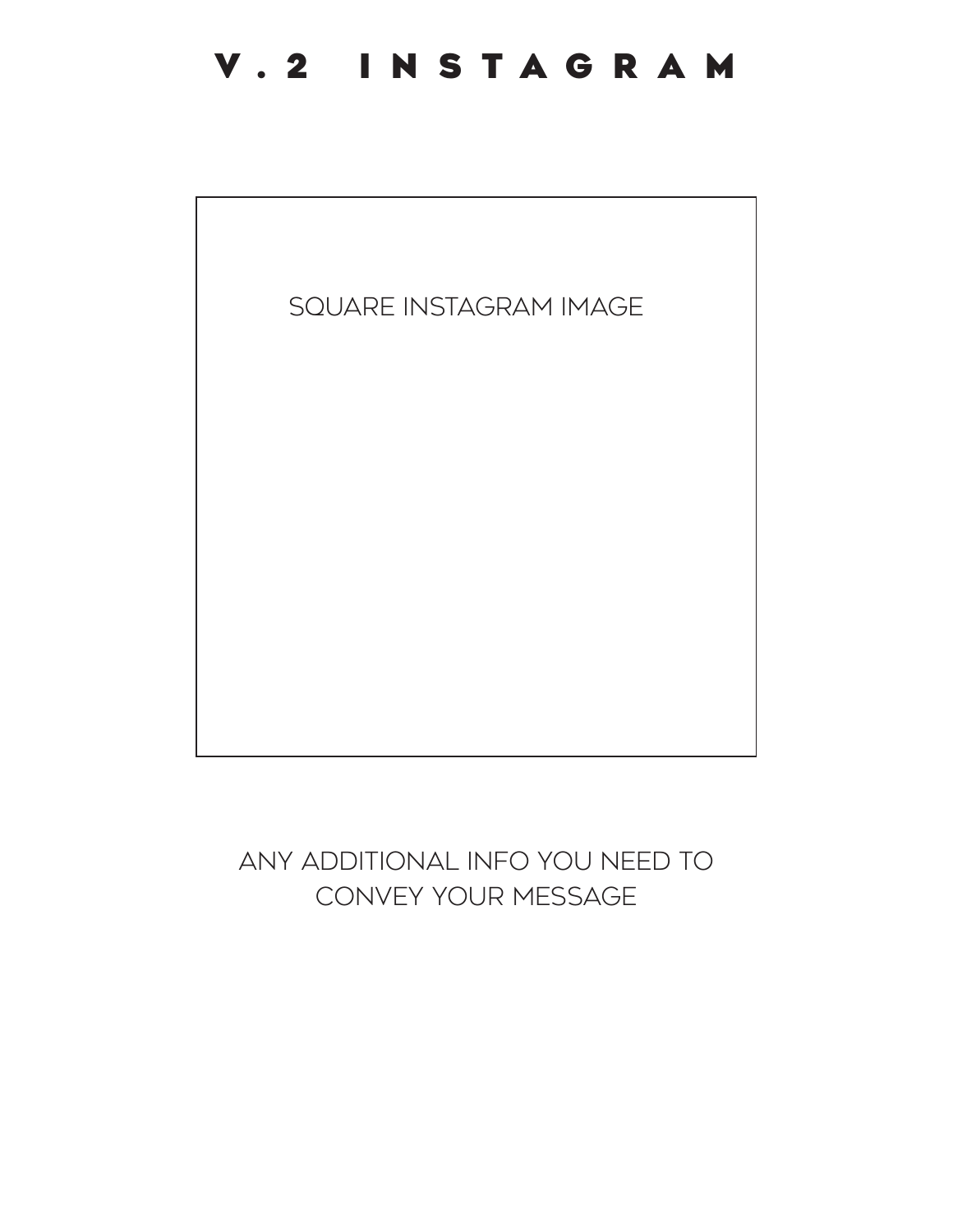#### V.3 POSTCARD

#### 7" x 5" Postcard Design (Front Side Only)

FONTS USED:

WHY YOU LOVE IT:

*This is the wild card version where students are free to change up the copy to whatever fits their vision and suggest a topic/speaker that would be interesting.*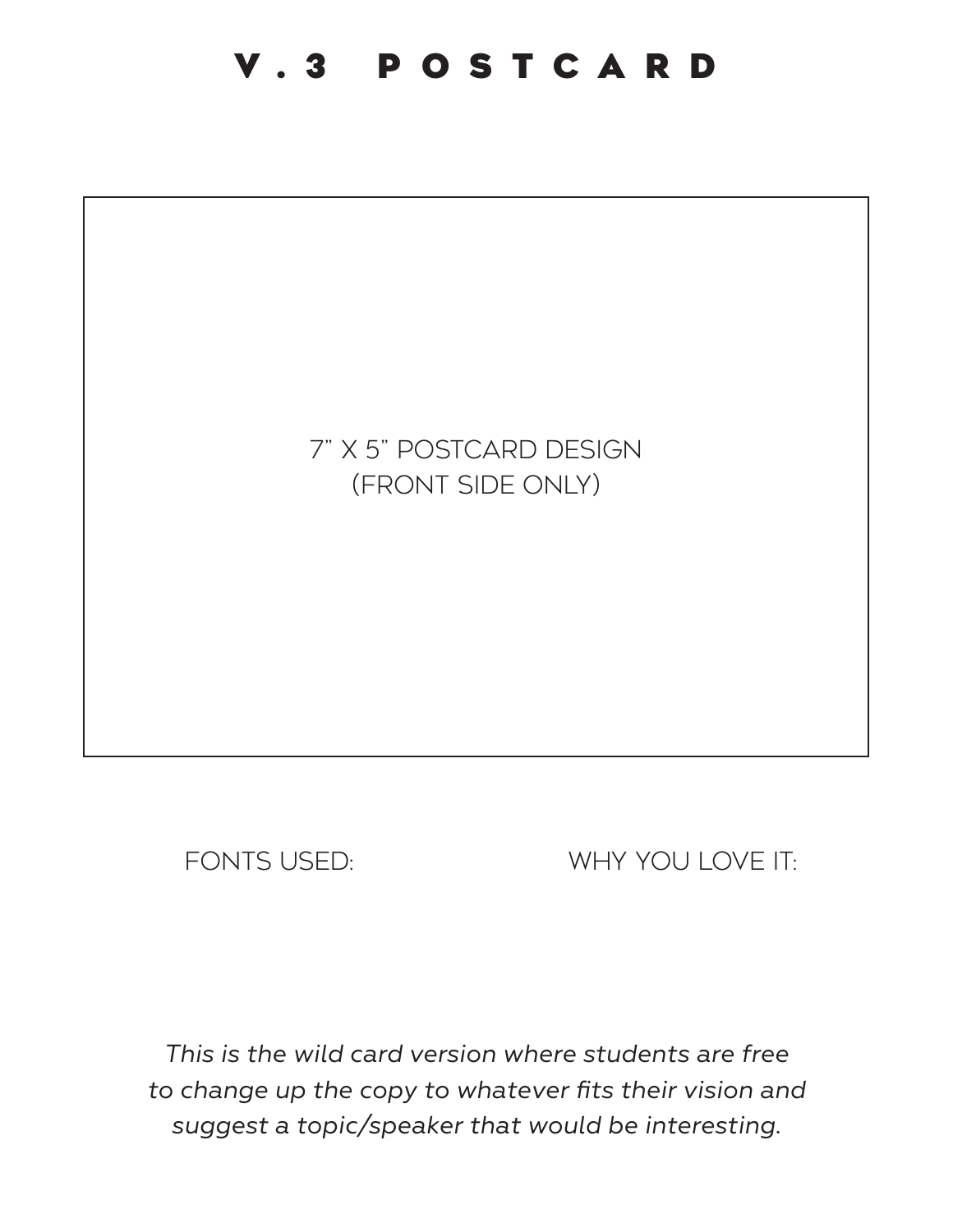#### V.3 INSTAGRAM



Any additional info you need to convey your message